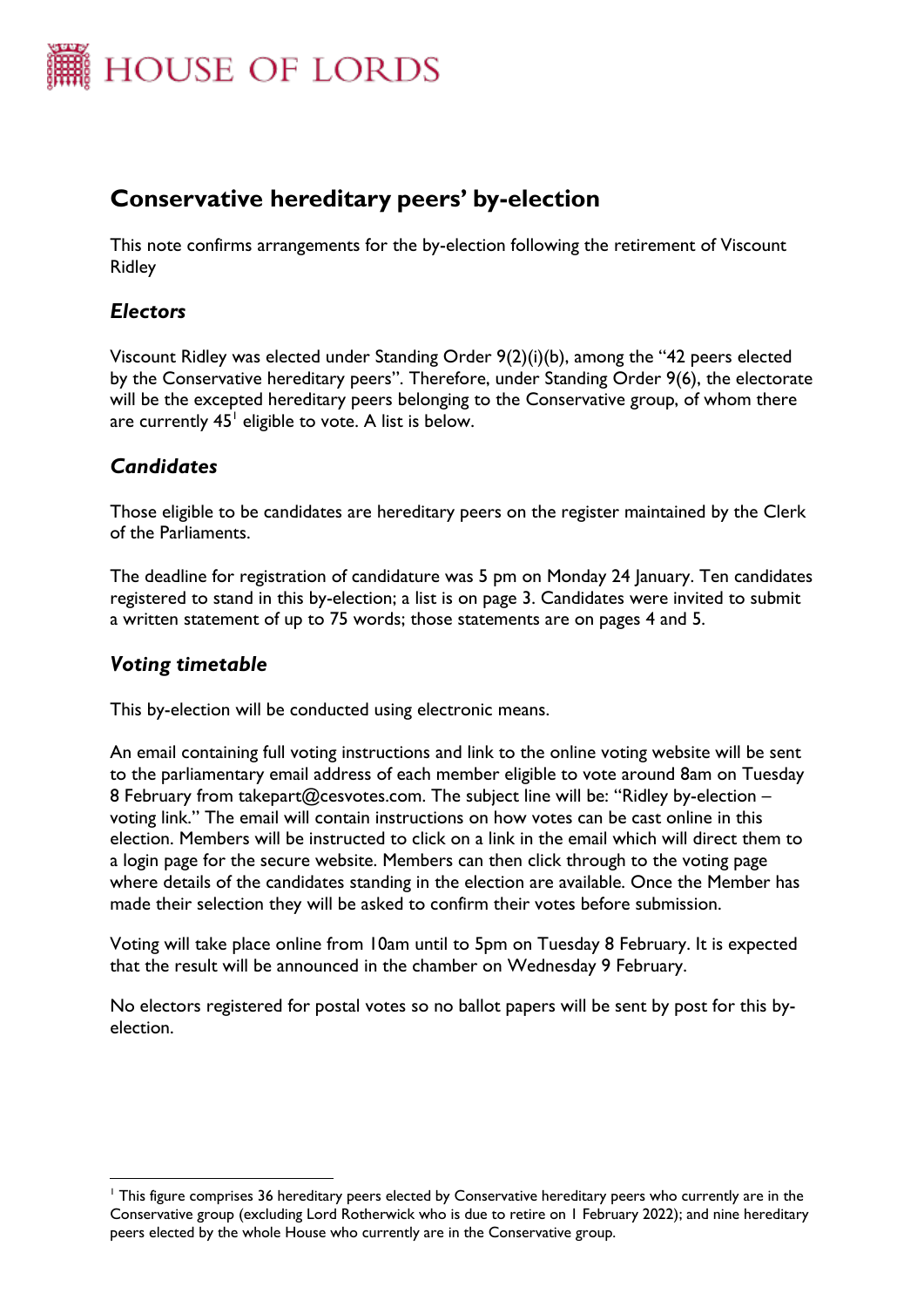## *Voting system*

The by-election will be conducted via a secret ballot. The Alternative Vote system will be used.

Voters will place the name of the candidate they most strongly support at the top of the digital ballot paper, then place their next most favoured candidate below, and so on. Voters may cast as many or as few votes as they wish. In order to be elected, the first successful candidate must receive at least as many votes as all the other candidates put together. In the event of this not happening after first preference votes have been allocated, the votes of the candidates receiving the lowest number of first preference votes will be shared out according to the second preference marked on them. This will be repeated until one candidate has at least half of the total valid votes.

## *Results*

The electronic count will be overseen by Civica Election Services.

The result will be announced in the House of Lords chamber by the Clerk of the Parliaments at a convenient moment (likely to be after oral questions) on Wednesday 9 February 2022.

The full results, including the number of first-preference votes cast for each candidate and the position after each transfer of votes, will be available in the Printed Paper Office and the Library soon after the announcement by the Clerk of the Parliaments. The results will also be published online at [www.parliament.uk](http://www.parliament.uk/)

28 January 2022 **SIMON BURTON** *Clerk of the Parliaments*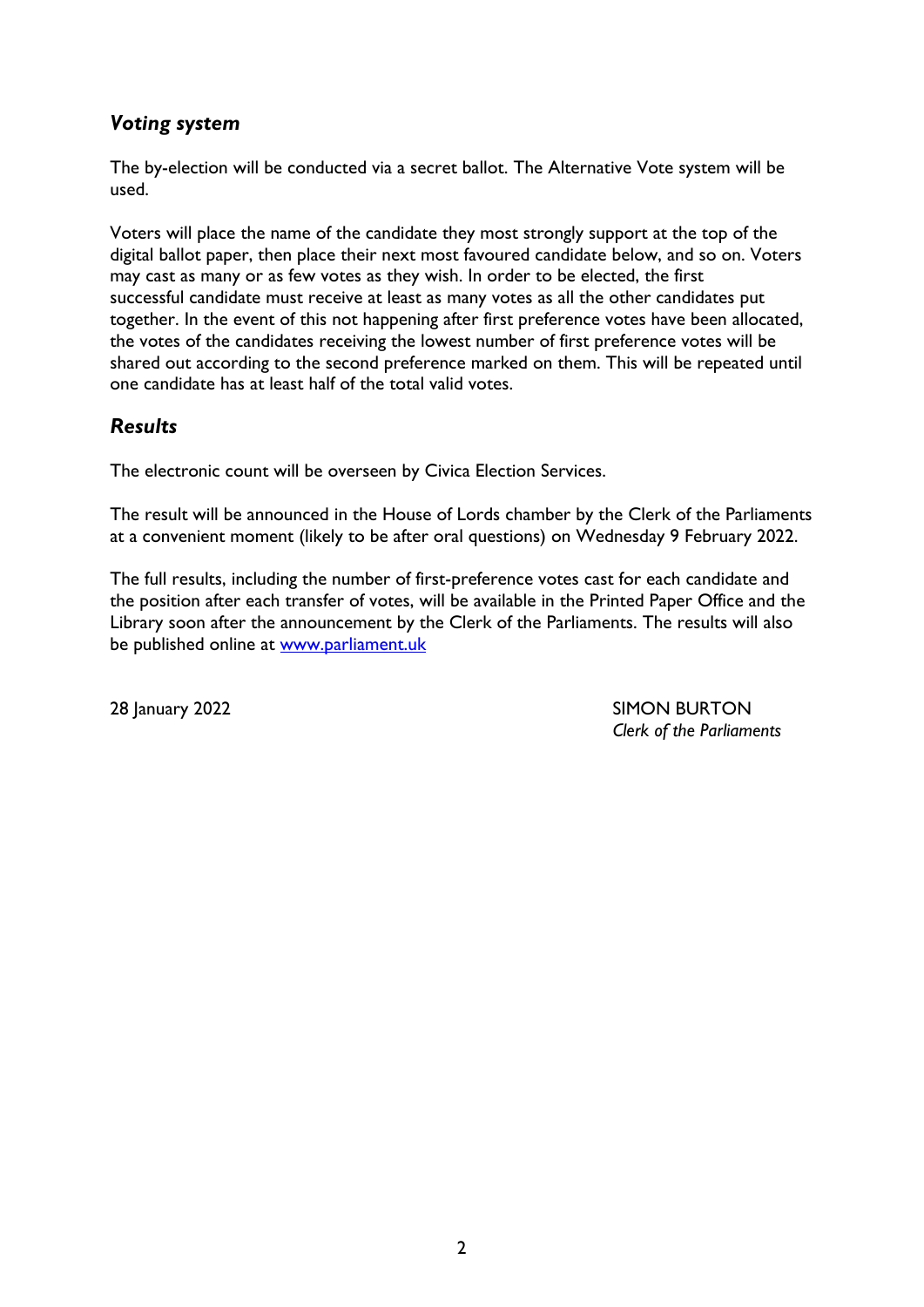#### **List of electors**

*Elected by a party or group and sitting as Conservative peers: <sup>2</sup>*

| Henley, L.            |
|-----------------------|
| Home, E.              |
| Howe, E.              |
| Leicester, E.         |
| Lindsay, E.           |
| Liverpool, E.         |
| Lucas, L.             |
| Mancroft, L.          |
| Montrose, D.          |
| Moynihan, L.          |
| Northbrook, L.        |
| Sandhurst, L.         |
| Shrewsbury, E.        |
| Strathclyde, L.       |
| Swinfen, L.           |
| Trefgarne, L.         |
| Trenchard, V.         |
| Younger of Leckie, V. |
|                       |

*Elected by the whole House and sitting as Conservative peers:*

Borwick, L. Brougham and Vaux, L. Colgrain, L. Colwyn, L. Eccles, V. Geddes, L. Harlech, L. Reay, L. Ullswater, V.

#### **List of candidates**

Ashcombe, L. Biddulph, L. Camrose, V De La Warr, E. Dormer, L. Dudley, E. Limerick, E. *(Foxford, L.)* Monckton of Brenchley, V. Strathcarron, L. Windlesham, L.

 $2$  Lord Rotherwick retires from the House of Lords on 1 February 2022 so is not included in the list.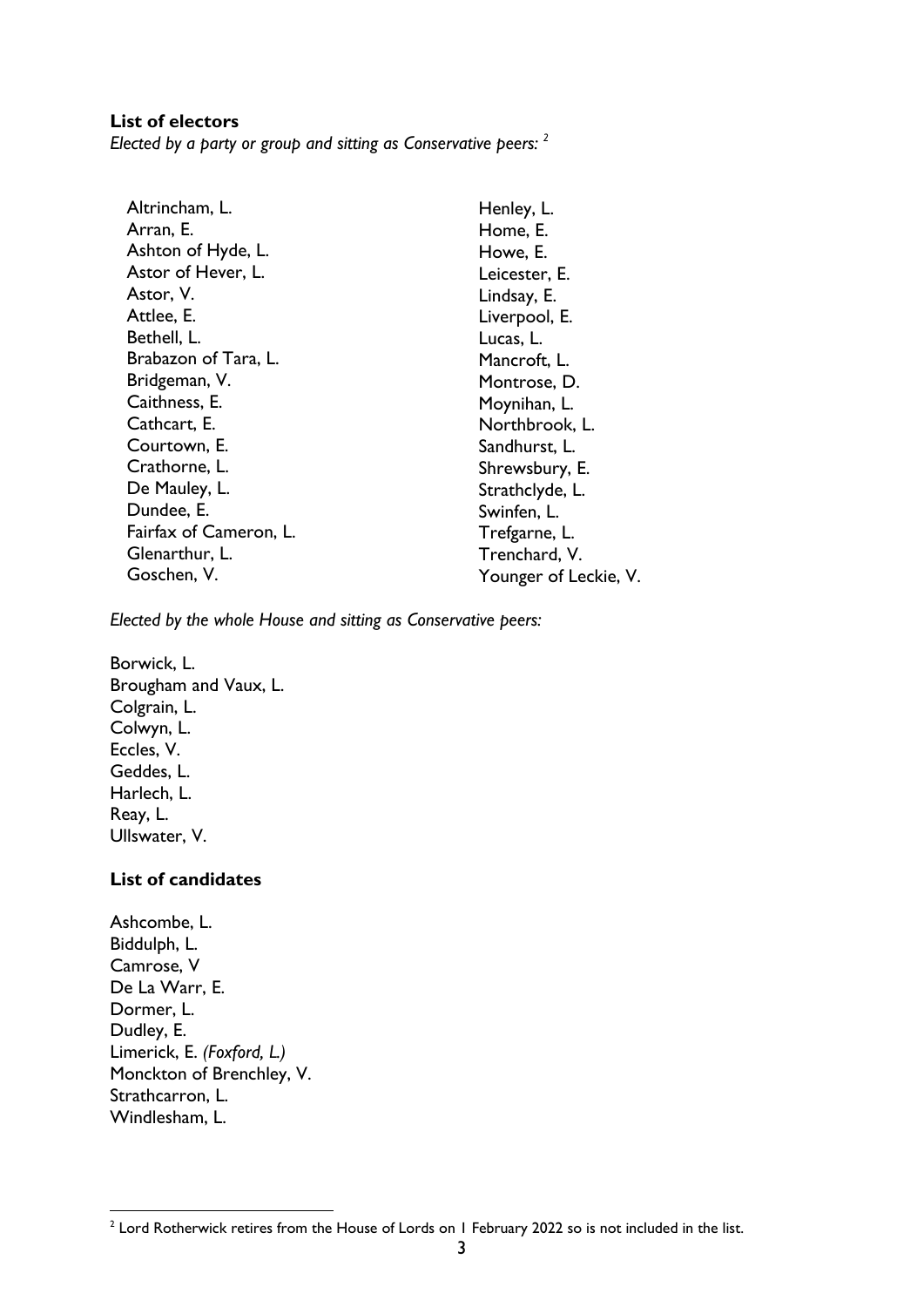#### **Candidature statements**

#### **Ashcombe, L.**

I have a longstanding interest in politics and would very much like to support the work of the House. With an Imperial College civil engineering degree and over thirty years' experience in the insurance industry, I work for Marsh primarily in the Americas energy sector. This involves patient negotiation with multiple parties. I live in Hampshire and London, am married with two grown up sons, race on the Solent and garden enthusiastically.

#### **Biddulph, L.**

I have always felt that in the House of Lords an honest opinion is the best one. I am always happy to be called on to serve.

#### **Camrose, V.**

Aged 51 and live in London. Member of the Conservative Party and have always voted Conservative. As a management consultant, business-founder and investor, I advise my clients – from small enterprises to global corporations – on how to adapt themselves to a changing world. I hope to bring my expertise and energy to enhancing the Lords' reputation and public recognition for its contribution. I have control of my time and would commit and participate with enthusiasm.

#### **De La Warr, E.**

The media claim the Conservative party is in dire straits. I do not agree but nonetheless some changes of direction may be necessary. I am older than some other candidates and come from a long line of Politicians. I believe I can bring experience and stability along with the necessary time required. Without listing my many political interests, I feel sure I can make a positive contribution to your Lordships House.

#### **Dormer, L.**

With over 35 years' experience in business with engineering and manufacturing products, I bring an in-depth knowledge of the British and international maritime and aerospace sector to the House. Having represented SME interests on a number of trade association committees, I have championed modern engineering apprenticeships.

I have a degree in Naval Architecture, a Cranfield MBA and an ILM diploma in leadership. I live in Berkshire with my wife and am a Conservative party member.

#### **Dudley, E.**

Herewith presenting my credentials [https://www.youtube.com/results?search\\_query=technodemic](https://www.youtube.com/results?search_query=technodemic)

#### **Limerick, E.** *(Foxford, L.)*

Age 58. London and Sussex based. Patron of Mid Sussex Conservatives. Useful and varied career experience:

- FCO with postings in Paris (ENA, first British diplomat in Quai d'Orsay), Senegal and Jordan. Fluent French, Russian. Some Spanish, Arabic and Wolof.
- Lawyer and banker in London, Moscow and Dubai financing SME's and infrastructure.
- Former school governor and active charity trustee.
- Running diversified farm including renewables, wilding, weddings, camping. MicroBrewery.

Key interests: Foreign Policy, Trade, Environment, Education, Planning